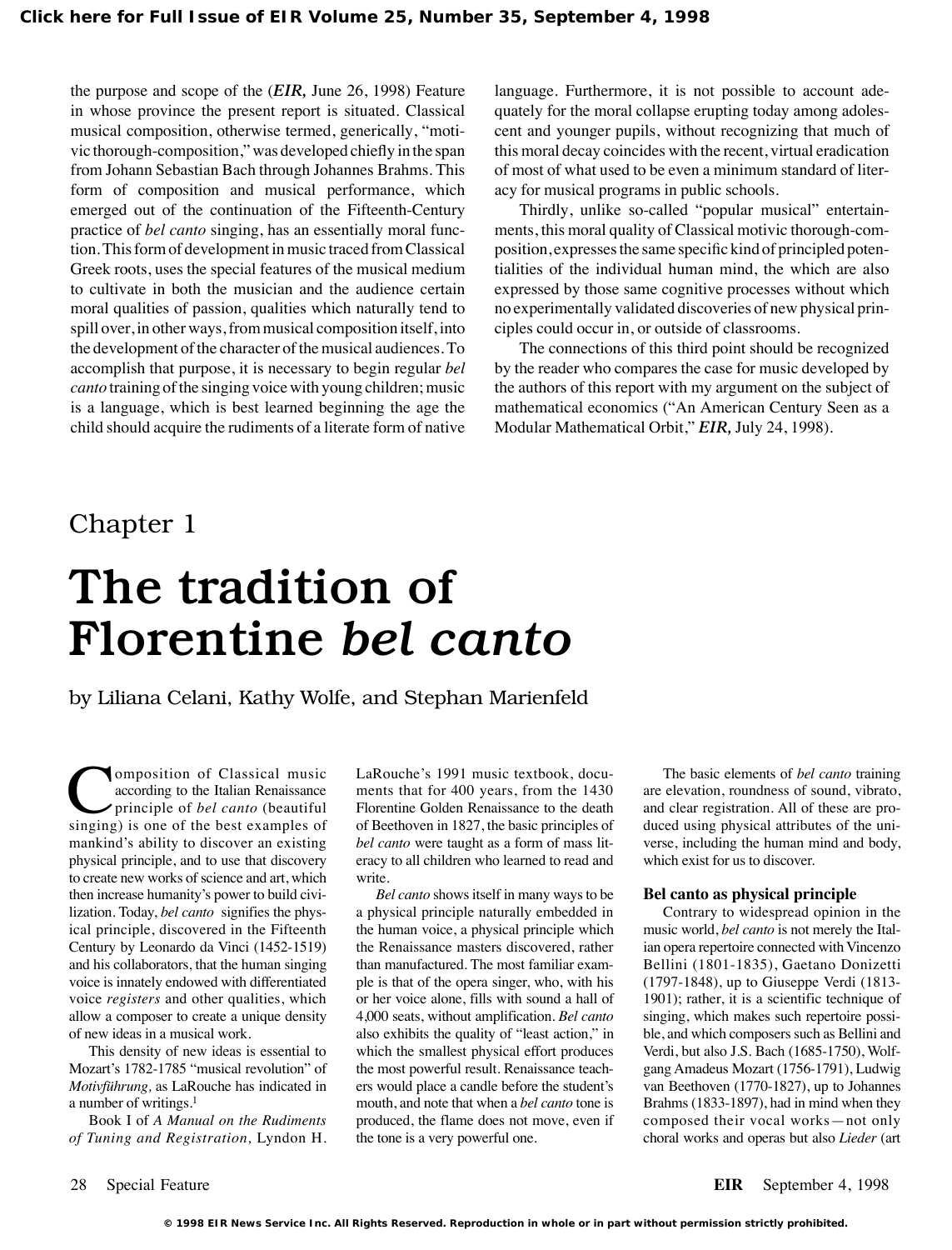songs)—which latter are the "Rosetta Stone" of music, since they unify the beauty of singing with the beauty of a poetic text, consciously using all characteristics of the human singing voice (its differences in registers, color, dynamics, accents) in order not only to reflect, but even to enrich the poetic text.

The precondition for true *bel canto* is *impostazione,* or placement of the voice (from the Italian word *posto,* "to place"): which means that with *bel canto,* the singer finds the best place to amplify the voice, simultaneously mobilizing all resonating chambers (chest, throat, and, particularly, head). The balance between such resonating chambers will vary according to the natural registers of the voice, the first register (also known as the "chest" register) with more chest resonance than head, the second, or center register, with a mixture of both, and the third register (also called *registro di testa,* or head register) with a predominance of the head voice. This is the register which requires most elevation of the voice, or singing *in maschera,* in the mask, which means exploiting to the utmost the bones and sinus cavities above and around the eyes.

The Renaissance genius Leonardo da Vinci was the first to study how the voice resounds in the head, in different locations according to the vowels used, which each have a different natural pitch and a different placement in the head, and his drawings were incorporated in a treatise on the voice, "De Vocie," which was unfortunately separated into different sections, some of which are still included in the *Codex Atlanticus.* A famous *bas relief* by another Renaissance genius, Luca della Robbia, kept in the Museo del Duomo in Florence, shows a group of children singing *bel canto,* and one can tell from the expression of their faces which ones are singing in the third, high register, concentrating the sound in the head, and which ones are singing the medium and low parts.

The second element of *bel canto,* besides

## Concerning our musical terminology

When specific notes are referred to in the text and in the musical examples, the following nomenclature is used:



There are instances when not a specific note in a specific register, but, rather, a general member of the scale is being referred to. In such instances, a capital letter is used.

Vocal registers are indicated in some musical examples. The chart below shows how the first ("chest") register, the third ("head") register, and the fourth ("super-high") register are marked. There is no special marking for the second ("center") register. See Figure 1.2 for the specific register-shifts in each of the six species of human singing voice.



Other passages of special interest in the musical examples, are highlighted by horizontal brackets:



the scientific use of the natural registers of the voice, and the conscious balance between elevation (singing in the mask) and *appoggio* (support, which means supporting the sound *sul fiato,* "on the breath"), is the ability to obtain a round sound by "covering" it, using round vowels such as "o" (as in "mode") or even "u" (as in "mood") in the third register. *Aperto ma coperto* ("open but covered") used to be the iron rule of the old school of *bel canto* singing—an only apparent contradiction, since it means that the mouth has to be open, but the sound covered.

The third element, which confers particular freedom and beauty to singing, is vibrato, which should not be confused with either tremolo or the trill. Vibrato, the fleeting oscillation of the voice between two pitches on either side of the conceived tone, is natural to the voice, and is the effect of correct *impostazione* (placement). The trill, which is a true half or whole step sung alternately in very rapid succession, has the same musical meaning in singing as it has in instrumental, or piano compositions; namely, to maintain a certain suspension before going back to the tonic, or as a leading tone just before a modulation. The presence of a tremolo, which comes from the Italian *tremare,* or trembling (of the voice), is a clear indication that the singer is suffering from a vocal-technical problem. Tremolo is diametrically opposed to a normal vibrato, and is generally caused by a lack of *appoggio,* or support of the voice, and indicates a problem of intonation. (In most cases, singers who "go flat" or whose voices tremble, lack either elevation, or support, or both.)

As Leonardo da Vinci<sup>2</sup> indicated in his treatise on the human voice, *bel canto* singing can be compared to painting, because of the conscious use of "colors" in the voice, either as natural colors (conferred by the different registers), or as a conscious change of color for purposes of interpretation. (For example, great singers are able to make their voice darker while singing a part in a *Lied* corresponding to a change in the poetic text, or a change from major to minor, or to make it lighter in a particularly joyful part.) Generally, the audience will perceive a clear register shift from the second to the third, high register (particularly in the tenor voice, which is stronger), as a change of color. Third-register notes, if sung with the right *impostazione,* have a particular brilliance, which they lose if they are shouted, or sung in the throat, where they become opaque. First-register notes, being sung mostly with a chest resonance, are perceived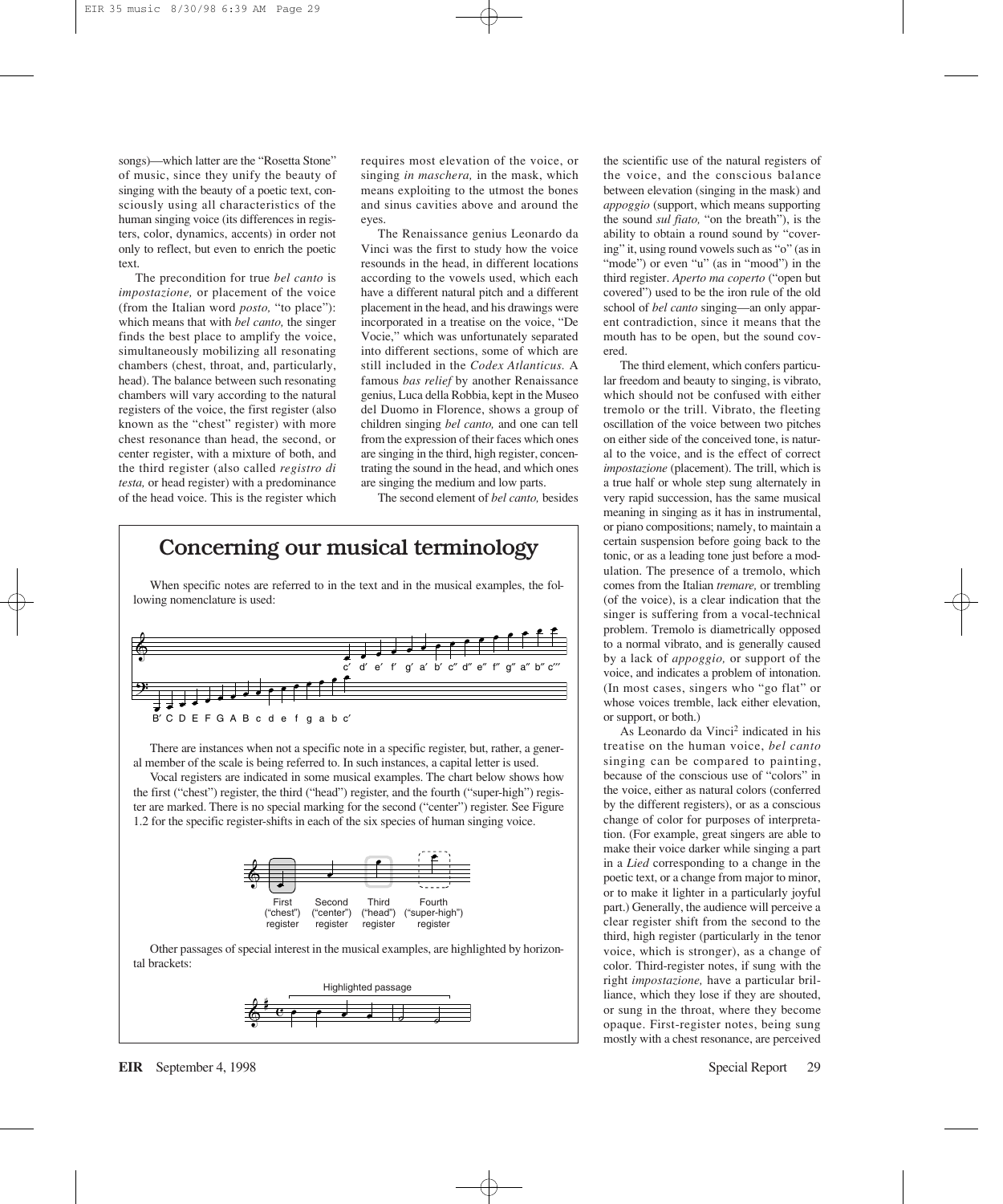

as darker notes. This implies that each note of the scale does not have the same value for singing.

For example, middle  $C$  (c') is a high note for a bass singer, who shifts to his high register on d′. The same note is a center-register note for the tenor, and is a low, chest-register note for a soprano or a mezzosoprano, and, as such, it will be perceived differently by the listener, depending on who sings it.

As the following musical examples demonstrate, great composers such as J.S. Bach, Mozart, Beethoven, and Verdi were aware of these differences in registration when they wrote their vocal works, and developed the well-tempered scale based on this palette of vocal colors. Not only notes, but also intervals have a different value according to the register and scale in which they are sung.

For example, the same interval creates more or less musical tension as the distance between the tonic and the note corresponding to the register shift is smaller or greater. In the mode of C major/C minor, a diminished fifth, or Lydian interval  $(c'$  to  $f\sharp')$ , corresponds to a register shift for a tenor and a soprano, in two different octaves; while the interval corresponding to a register shift for a baritone voice is that of a third (c′ to e′). But in another key, the register shift of both voices corresponds to a different interval (closer or more distant from the tonic).

Composers chose the key for their arias or *Lieder* with the awareness that certain intervals would correspond to the natural register shifts of the voice-species of the intended singer. Since instruments are an imitation of the *bel canto*, singing voice, they echo the natural registration of the six species of voices, the only difference being that they introduce a new degree of freedom, often

allowing motivic development, by moving from one voice to the next (a 'cello can, for example, start out as a baritone voice, and can then move to a tenor voice, with its different array of registers).

It was found that the average child's voice develops best when taught to shift to a new register on the second half of this scale **(Figure 1.1)**. It was, in fact, in this way that "middle C" became middle C: Only the octave of eight diatonic notes which starts there, will find itself divided in half, by the child's register shift, between f' and g', at f#'. The register shift is natural, and the scale conforms to nature.

Voices which shift here are called soprano, and all children, if taught to sing from age five as they ought to be, experience this basic register shift for several years, until puberty.

As children mature, girls develop into adult sopranos or mezzosopranos, while boys develop a lower octave and become tenors, baritones, or basses. But the intervals of each voice remain divided into three or four qualities of distinct voice register **(Figure 1.2)**. In addition to the first register,

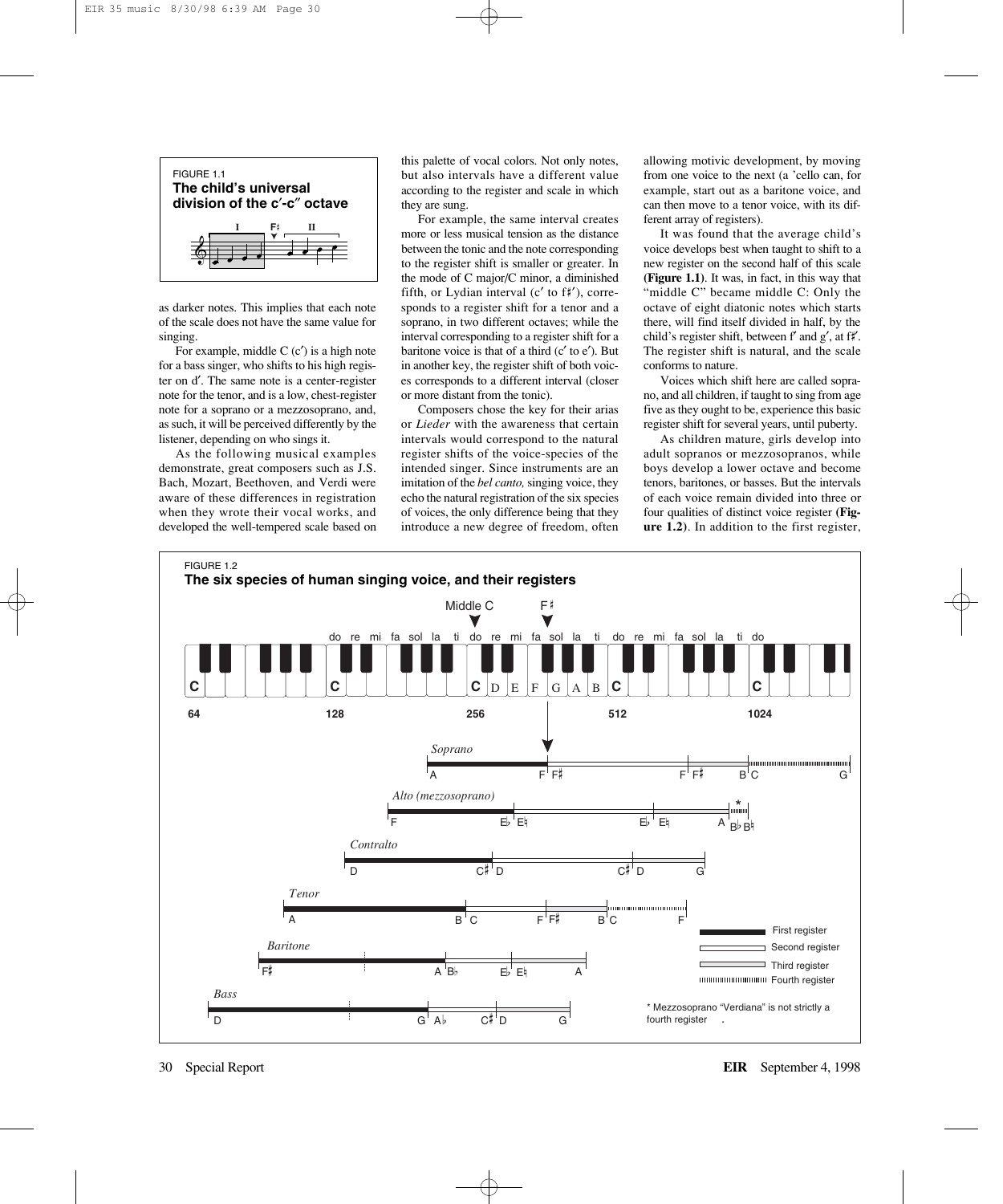shown here as a solid black bar, and the second register, shown here as a white bar, there are also the higher, third and fourth registers, each with its own different register-shift point.

Thus, when a composer goes to construct a musical composition, he has six species of the adult singing voice—soprano, mezzosoprano, contralto, tenor, baritone, and bass each containing three or four different registral "voices," a well-defined palette of colors, with which to "paint."

Bach's *St. John Passion* is a good example of both *bel canto* singing and *Motivführung,* since it uses voices and instruments (as imitation of human voices) in a musically dense and profound dialogue, starting with the instrumental and choral introduction, which is one of the most beautiful works ever written. The orchestra and the singing solo instruments (oboe I and II, and transverse flute) introduce the four voices of the choir on the initial invocation "Herr, unser Herrscher" ("Lord, our Ruler"), which already in the first few measures **(Figure 1.3a)** traverses the entire palette of vocal registers and colors of the four choral voices (soprano, alto, tenor, and bass) in four different combinations of notes and of intervals, corresponding to vocal registers. In the first one and a half measures of the choral entrance, four third-register notes are sung, in succession, first by the sopranos (on g′′), next by the tenors (on another high g′), and finally by the tenors and basses together (the tenor on f#' and the bass on an  $e^{\frac{1}{2}}$ . The audience will therefore perceive not a simple repetition of the invocation "Lord," but rather an increasingly dramatic invocation, with the sopranos emerging first on the high note, the tenors most prominent on the second, and the basses on the third. The second invocation, in measure 23 **(Figure 1.3b)**, is again transformed, because of a modulation, with the soprano emerging first on the high g′′, and the tenor jumping at the end from a central-register e' to a very high  $ab'$ on measure 24, which will be heard even more by the audience, since high notes in the tenor voice (assuming that the tenors in the choir are singing *bel canto*) have a particular brilliance. The invocation "Lord, our Ruler" will therefore sound different all four times; and if one were to mark the four vocal parts with colored pencil, the vocal palette would shift four times, as if in a time-lapse weather map.

Mozart's *Lied* "Das Veilchen" is an example of how music can not only reflect, but even enrich a beautiful poetic text, as in



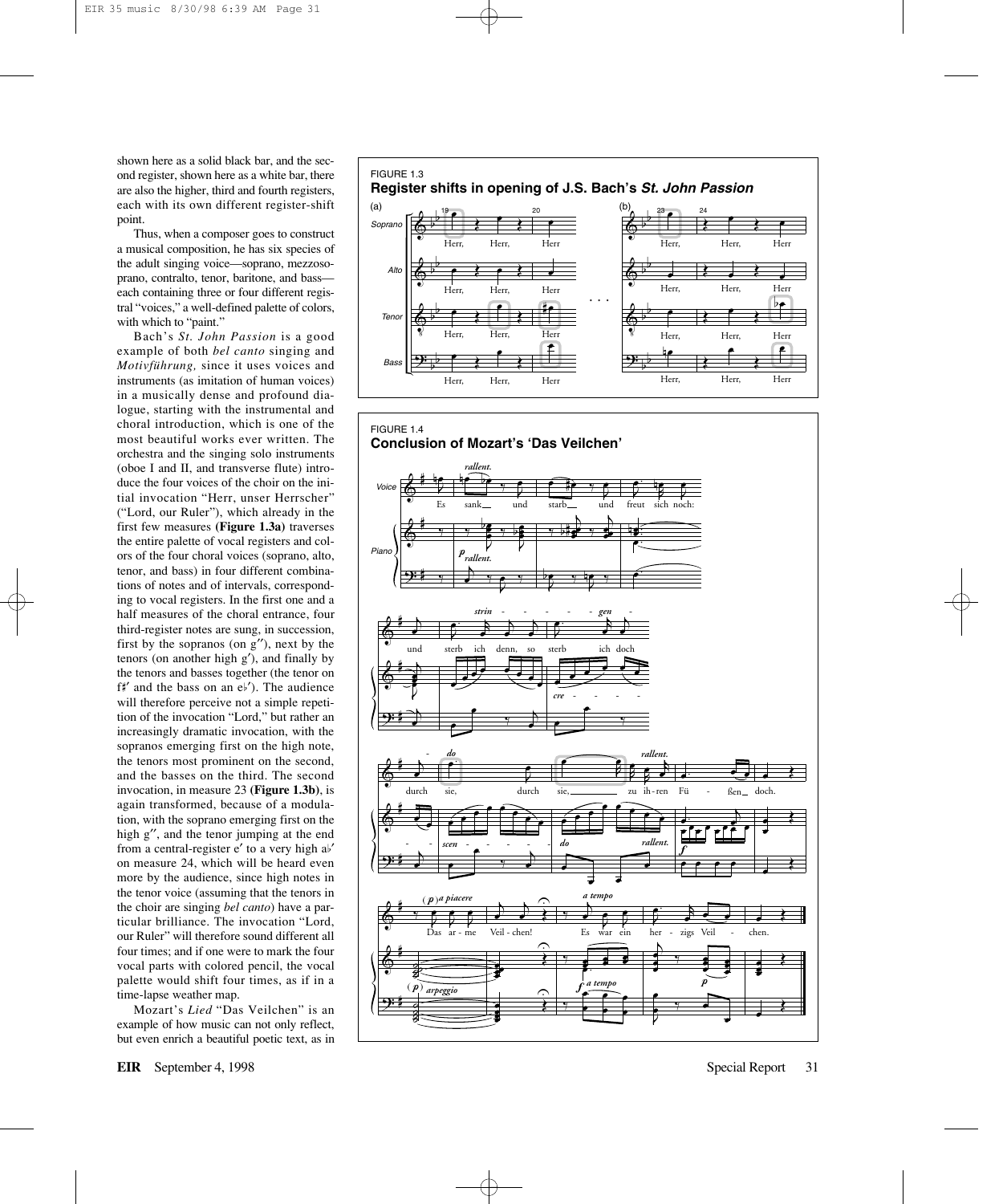this case with a poem by Johann Wolfgang Goethe. In two short pages, Mozart develops almost a small comic opera, based on two main characters: the little violet, described in the "Allegretto" opening, and the shepherdess, passing by "with light step and merry heart, and singing" (at which point the piano accompaniment sings a merry tune for her). The irony of the poem lies in the fact, that the violet falls hopelessly in love with the shepherdess, and wishes to be plucked up by her; but, in the second part of the *Lied,* which suddenly turns dramatic, the shepherdess does not see the violet, and steps right on top of it. The transformation of the poem, and the song, happens at this point **(Figure 1.4)**, because the violet "sinks, dies, *but* is happy about it nevertheless," declaiming, in a final "stringendo" (which means accelerating in speed), that "even if I die, so I'll be dying because of *her,* at her feet!"

Musically, this transformation of the poetic text is emphasized by the main register shift of the soprano, on the  $f\sharp''$  of "durch" *sie*" ("because of *her*"), which is not justified by a modulation (the key is G major), but simply as an ironic dissonance, resolved immediately afterward by a second "durch *sie*" on a high g′′. To make the ironic transformation of the poetic text even more so, Mozart adds a final stanza which is not in the Goethe original: "The poor violet! It was a dear little violet."

One of the most profound among vocal works is Mozart's *Lied* "Abendempfindung" ("Evening Sentiment"). Composed after the death of his father, it is a reflection on the meaning of life and death, on what we shall be remembered for after our death. The key to the song is the final metaphor **(Figure 1.5)**, which goes beyond a mere simile (between the tear of the friend crying on one's grave, and "the most beautiful pearl in my diadem"), by the repetition of the word "pearl" three times, first on a low  $f'$  (not shown), then on a  $g'$  (a central-register tone for the soprano voice), and finally on an even lower and darker e′, in the first, chest register. This metaphor, the idea that life continues after death, pervades the entire *Lied,* not only in the ending metaphor, but also in the beginning, when the line "Shall you then cry over my grave" ("Werd't ihr dann auf meinem Grabe weinen") is rendered musically by Mozart not with sadness, but with joy.

Apart from this shift to the low register, there is no spectacular shift to the high register in this *Lied,* and for a good reason: It is intended to move the listeners, conveying to them the calm metaphor of the evening as the



Rather than high notes in the third register, the technical difficulty of this song, which requires a total mastery of *bel canto* technique and breathing, is the frequent rests interrupting the phrases, and in some cases even between syllables of the same word. (For example, on "mir weht, wie West—wind leise, eine stil—le Ah—nung

end of life, and the only dramatic jumps are the interval of a minor seventh between the g′ and f′′ of "fliesset schon" ("[the friend's tear] is already flowing"), and the major sixth between the  $a^{\beta'}$  and the f'' in the crucial.

zu," meaning that a silent presentiment of death comes upon me like a gentle west wind, with the words "silent presentiment" split by two dramatic rests, signifying the dramatic presentiment, which must be sung softly, but still with a sustained voice right after the rest.)

An example of how the same interval has different values for different voices, is the famous quartet from Beethoven's *Fidelio,* "Mir ist so wunderbar." Four of the six protagonists of the opera (Leonore, wife of Florestan, who has been unjustly imprisoned; Rocco, Florestan's jailer; Rocco's daughter Marzelline; and Jaquino, Marzelline's fiancé) sing in canon form, one after the other, the theme of the quartet **(Figure 1.7)**, while the others develop a counterpoint to it, which culminates in the final section, when all four voices crescendo, and then come together on a sudden "piano" on "wie gross ist die Gefahr" ("how great the danger is"). The theme "Mir ist so wunderbar," remains the same throughout, although the words change for each character, but the audience



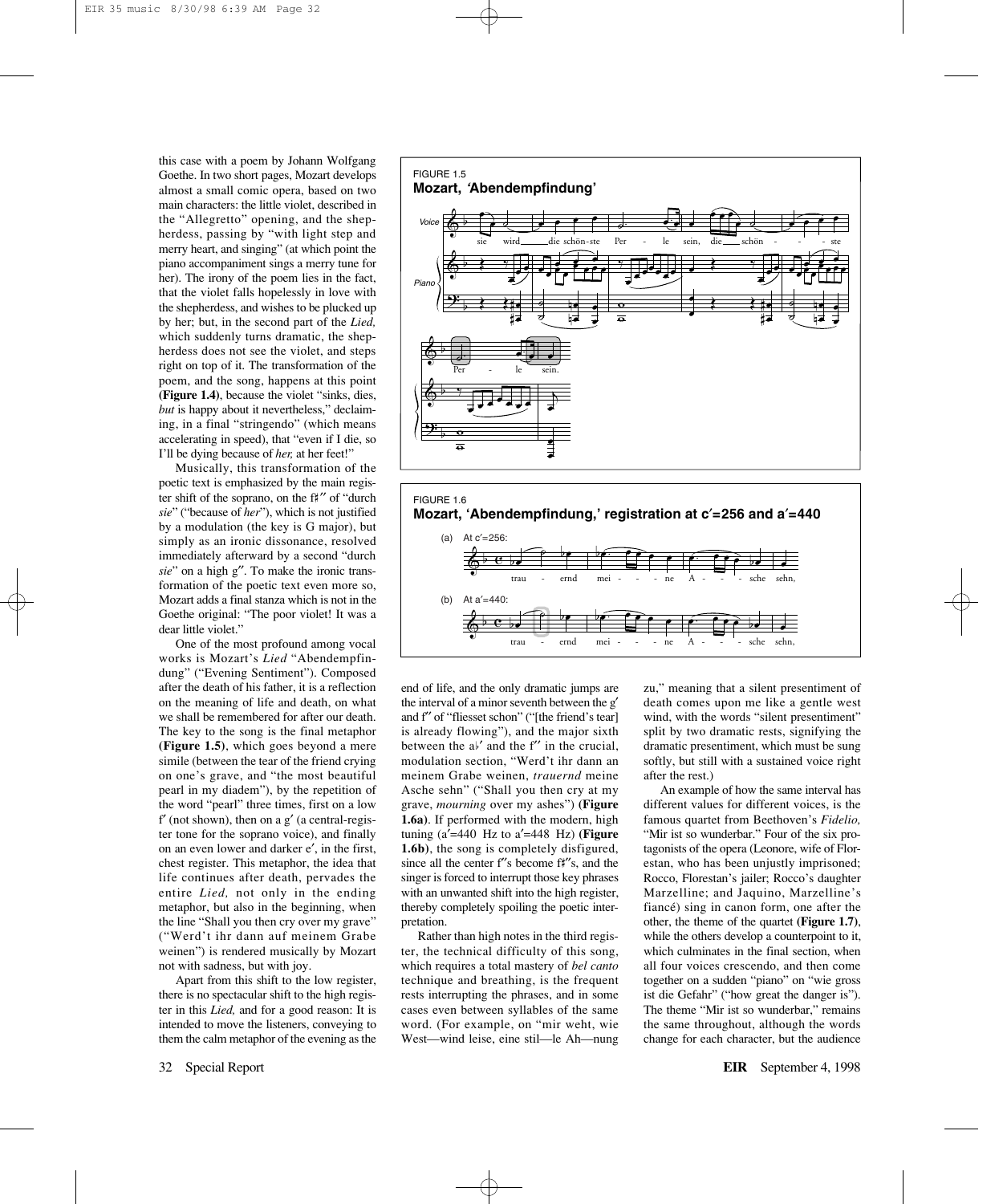

#### $\stackrel{\bullet}{\bullet}$   $\stackrel{\bullet}{\bullet}$   $\stackrel{\bullet}{\bullet}$   $\stackrel{\bullet}{\bullet}$ Tenor registers II Bass registers III I II -- Il Soprano (no shift) FIGURE 1.8 **'Mir ist so wunderbar,' register shifts in opening interval**



hears the beginning couplets (d"-b' twice, and the inversion g′-d′′) differently, because they are sung first by the two sopranos (Marzelline being a light soprano, and Leonore a lyric-dramatic one, with a darker timbre), then by the basso Rocco, for whom the d′-b interval is also a shift from the third to the central register (whereas for the other three singers it implies no register shift), and finally by the tenor (one octave lower than the sopranos). If one places each voice's

opening two notes on the same staff **(Figure 1.8)**, it can be seen that they range through two different octaves, and two different register shifts.

A simple interval of a minor third downward, followed by a fifth upward, on which the whole quartet is built in terms of motivic development, thanks to the counterpoint supplied by the orchestra introduction, particularly the 'cello and clarinet parts, which sometimes play in counterpoint, or sometimes double the voices **(Figure 1.9)**, already supplies four different colors and two register shifts.

### **The songs of Franz Schubert**

Every one of Franz Schubert's greatest *Lieder,* beginning with his Op. 1 "Erlkönig" ("The Elf-king") and Op. 2 "Gretchen am Spinnrade" ("Gretchen at the Spinningwheel"), and ending with his last songs in the posthumously published "Schwanengesang" collection, is, from the first to the last note, a perfect whole. Schubert transforms the metaphor of a poem into a precise musical idea that reveals the true essence of the poem. He composes a perfect musical unity by using the method of motivic thoroughcomposition of Haydn, Mozart, and, especially, Beethoven.

In his compositions, Schubert not only transforms the score of the poem (strophic form, harmony of vowels and consonants, prosody, declamation, etc.) into music, but also consciously employs the characteristic quality of sound of the human singing voice. Schubert was educated as a singer. He knew the exact nature of the registers of the singing voice, and how to use their different colors in his compositions, to throw a special light on the crucial poetical concepts.

In the second stanza of the song "Gretchen am Spinnrade," Schubert takes the soprano voice into the third register only on the word "Kuss" ("kiss") on the note g′′. This "Kuss," compared to the words "Zauberfluss" ("flood of magic"), "Händedruck" ("pressure of [his] hand"), and "ach" ("oh!"), has a totally different color and weight. In a musical tuning higher than a′=432 Hz, this difference disappears, because the soprano has to shift into the third register already on f′′.

The use of the shift from the second to the third register within the song as a whole, is very interesting. The ritornello "Meine Ruh ist hin" ("My calm is gone"), which is repeated twice, has no shift into the third register. The first strophe **(Figure 1.10a)** only touches the third register at "mein armer Sinn" ("my poor mind"); in the second strophe there is only one shift into the third register on "Kuss" **(Figure 1.10b)**, and in the last strophe **(Figure 1.10c)**, the third register is used several times up to "vergehen" ("to swoon") on the highest note a′′. Schubert increases the density of the register shifts in each strophe, which perfectly corresponds to the idea of the poem.

In the song "Du bist die Ruh" ("Thou Art Calmness"), only in the final strophe does Schubert take the soprano (or tenor) voice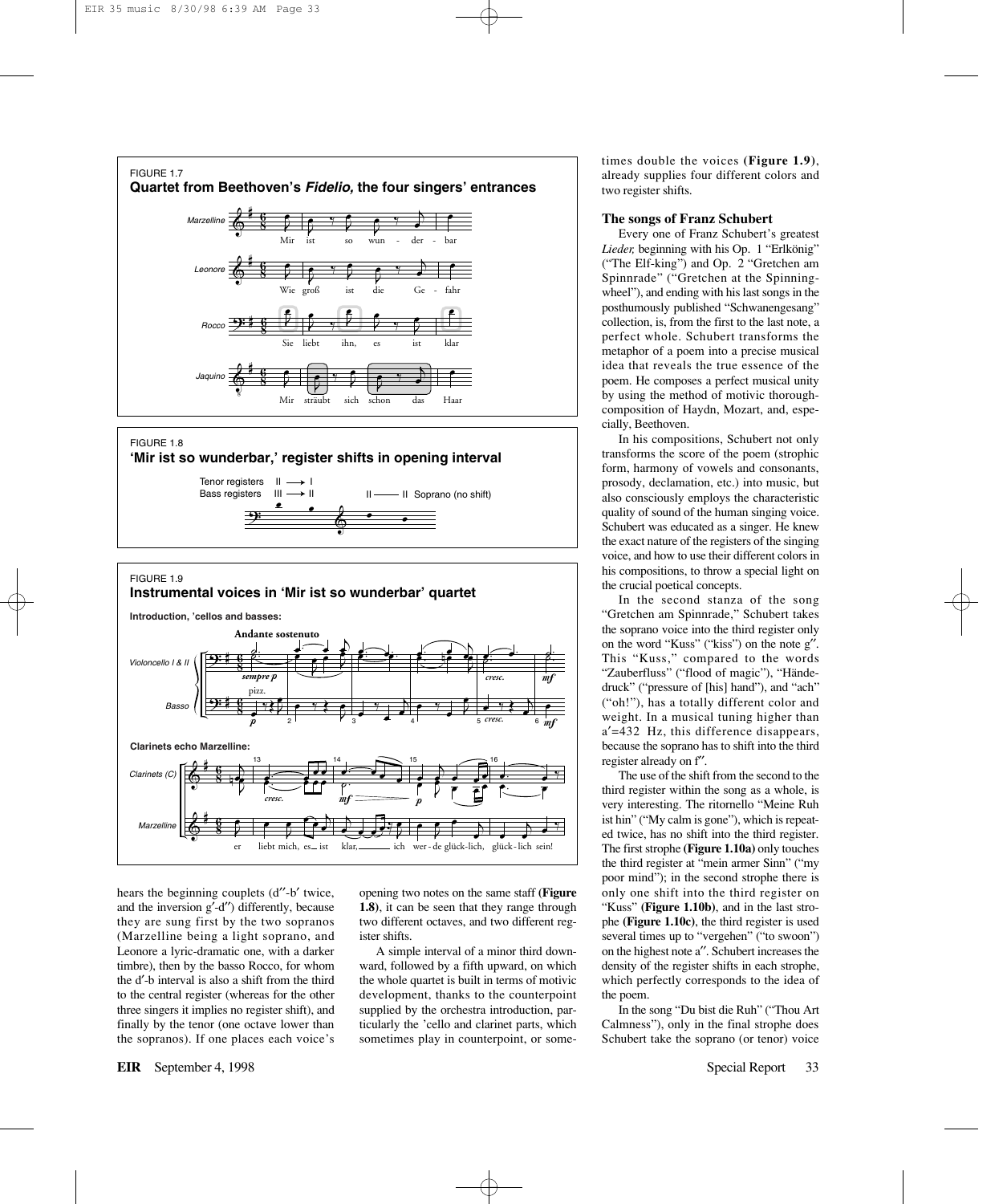into the third register **(Figure 1.11)**. Only the stressed syllable of the word "erhellt" ("illuminated") in the line "von deinem Glanz allein erhellt" ("illuminated by thy brilliance alone") on the notes  $g''-a^{\frac{1}{2}}$  (or, for the tenor,  $g'$ -a $\flat'$ ) is sung in the third register. In this way, Schubert highlights the idea of the entire poem. "Aug' und Herz" ("eye and heart") are filled with the brightness of the voice's third register.

The first three stanzas of the song "Gute Nacht" ("Farewell"), which is the first in Schubert's song cycle "Winterreise" ("Winter Journey"), are musically set in essentially the same way (except for some variations in the third stanza). The tenor voice begins each stanza with an f′ in the second register, and takes the phrase down into the first register **(Figure 1.12a)**. But in the fourth and final stanza, this is changed. Schubert sets the last stanza in D major, as opposed to the D minor of the first three stanzas. The tenor must now begin the phrase on f<sup>\*</sup> in the third register **(Figure 1.12b)**. In the first three stanzas, the lonely wanderer looks in wistful resignation at the gloomy world. His "fein Liebchen" ("dear beloved") loves another, and he was turned out and driven away. In the last stanza, there arises once again a faint glimmer of hope, "damit du mögest sehen, an dich hab ich gedacht" ("so that you might see, that I've thought of you"). But it is only a self-delusion, and the wanderer painfully knows it. In the last line of the song, Schubert sets "an dich hab ich gedacht" ("I've thought of you") for the first time on f#' in the third register; and then a second time, as a resigned echo of the first one, on the note f<sup>{</sup>, back in the tenor's second register **(Figure 1.12c)**.

As with Mozart,<sup>3</sup> Giuseppe Verdi also confided to his contemporaries that, when he was writing a piece of music, the idea of the music first came to his mind as a single thought, as a "one" unifying the "many" aspects of it (voices, instruments, registers, etc.). To cite from a letter by an Italian member of parliament, Quintino Sella, who was a friend of Verdi's (besides being a composer, Verdi was also a patriot and a member of the Italian Senate): "One day I asked him, 'When you compose some of your beautiful pieces of music, how does the thought come into your mind? Do you first have the main theme, then you combine it with the accompaniment, and then you study the nature of the accompanying voices, flutes, violins, etc.?' 'No, no, no,' the famous maestro interrupted me with great animation, 'the thought comes to my mind in a complete form, and I know immediately whether the note should





be from a flute or a violin. The difficulty lies in writing it down quickly enough to be able to express the musical thought in its integrity, as it came to the mind.' "

Verdi was perfectly aware of the *bel canto* characteristics of the singing voices, and this is why, in 1884, he promoted legislation in Italy to return to the scientific tuning of c′=256 Hz (corresponding to a′=430-432 Hz), because already then, as today, many opera theaters had tuned up to a′=450.

Many of Verdi's famous opera roles were written for a specific singer whom the composer had in mind. In the case of *Aida,* the aria "O cieli azzurri" ("O azure skies") (written for a darker, lyric soprano voice) changes completely if it is sung in the modern high tuning. This problem was demonstrated in